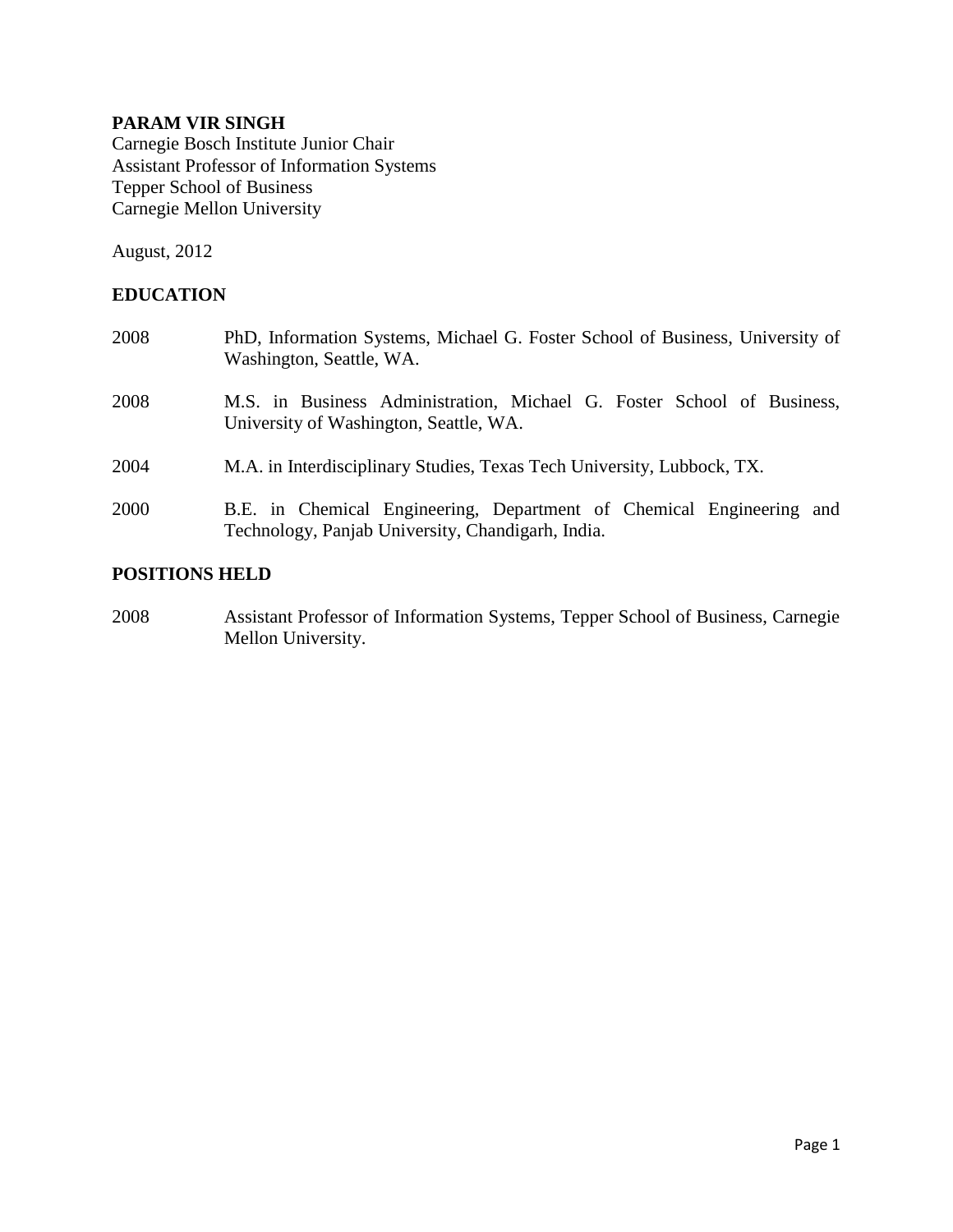## **PUBLICATIONS**

#### **Articles in refereed journals (i.e., critical peer review before publication):**

Yingda Lu, Kinshuk Jerath, Param Vir Singh. The Emergence of Opinion Leaders in a Networked Online Community: A Dyadic Model with Time Dynamics and a Heuristic for Fast Estimation, Forthcoming at *Management Science.*

Param Vir Singh, and Corey Phelps. Networks, Social Influence and the Choice Among Competing Innovations: Insights from Open Source Software Licenses, Forthcoming at *Information Systems Research.* 

Nachiketa Sahoo, Param Vir Singh, and Tridas Mukhopadhyay. A Hidden Markov Model of Collaborative Filtering. Forthcoming at *Management Information Systems Quarterly.* 

Rohit Aggarwal, Ram Gopal, Ramesh Sankaranarayanan, and Param Vir Singh. Blog, Blogger, and the Firm: Can Negative Posts by Employees Lead to Positive Outcomes. Forthcoming at *Information Systems Research,* (Available under online articles in advance).

Param Vir Singh, Yong Tan, and Nara Youn. A Hidden Markov Model of Developer Learning Dynamics in Open Source Software Projects. *Information Systems Research,*  2011**,** 22(4), 790-807.

Tridas Mukhopadhyay, Param Vir Singh, and Seung Hyun Kim. Learning Curves of Agents with Diverse Skills in Information Technology Enabled Physician Referral Systems. *Information Systems Research*, 2011, 22(3), 586-605.

Param Vir Singh, Yong Tan, and Vijay Mookerjee. Network Effects: The Influence of Structural Social Capital on Open Source Software Project Success. *Management Information Systems Quarterly,* 2011, 35(4), 813-829. (Appeared as lead research article).

Param Vir Singh. The Small World Effect: The Influence of Macro Level Properties of Developer Collaboration Networks on Open Source Project Success. *ACM Transactions of Software Engineering and Methodology,* 2010, 20 (2), 6:1-6:27.

Param Vir Singh and Yong Tan. Developer Heterogeneity and Formation of Communications Networks in Open Source Software Projects. *Journal of Management Information Systems,* 2010, 27(3) pp 179-210.

# **Articles in refereed conference proceedings:**

Yan Huang, Param Vir Singh, and Tridas Mukhopadhyay (2012) Crowdsourcing Contests: A Dynamic Structural Model of the Impact of Incentive Structure on Solution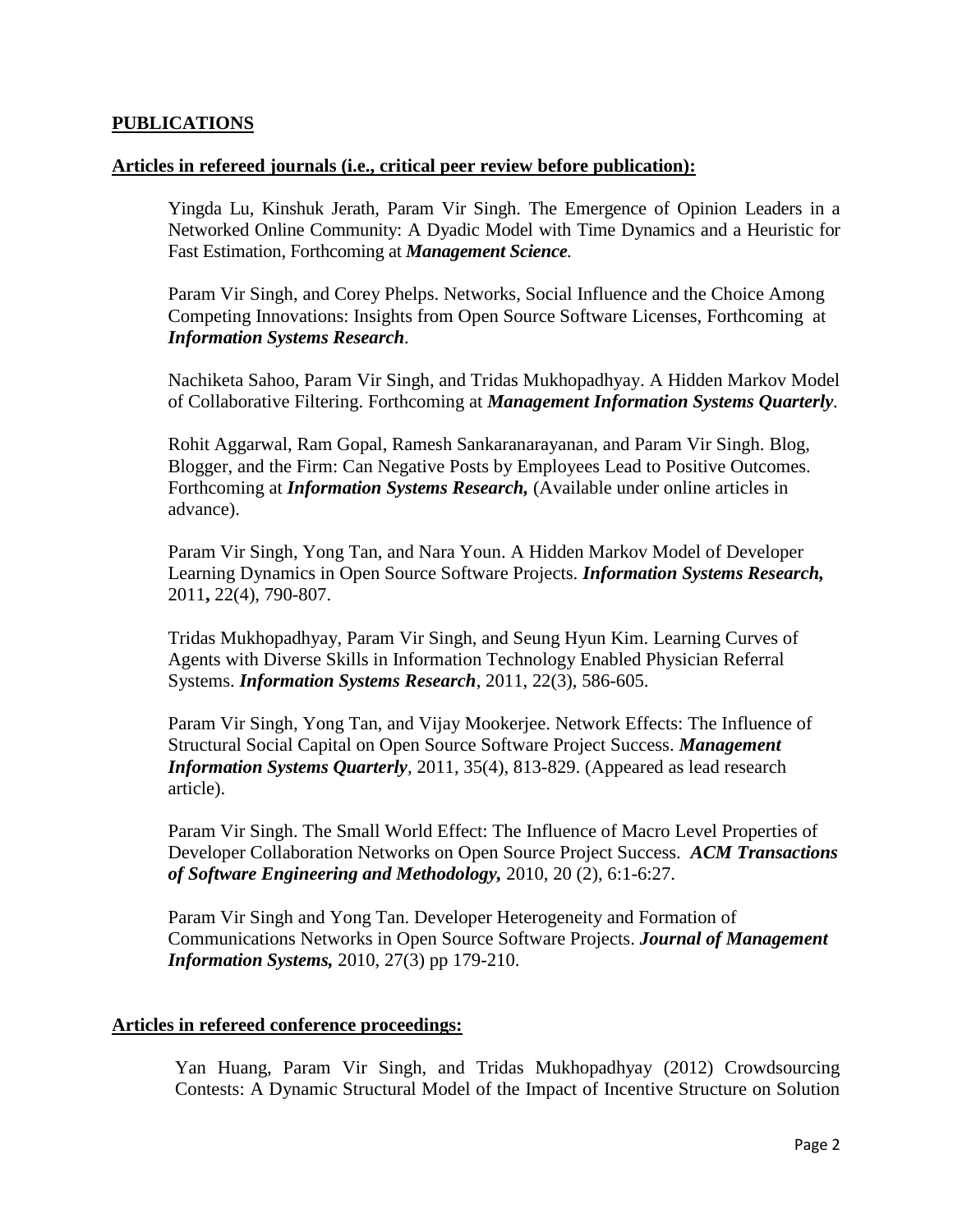Quality, *International conference of Information Systems*, Orlando Florida. 2012.

Yan Huang, Param Vir Singh, and Kannan Srinivasan (2011) Crowdsourcing Blockbuster Ideas: A Dynamic Structural Model of Ideation, *Conference of Information Systems and Technology, Charlotte* 2011.

Yingda Lu, Param Vir Singh, and Kannan Srinivasan (2011) How to Retain Smart Customers in Crowdsourcing Efforts? A Dynamic Structural Analysis of Crowdsourcing Customer Support and Ideation, *Conference of Information Systems and Technology, Charlotte* 2011.

Yan Huang, Param Vir Singh, and Kannan Srinivasan (2011) Crowdsourcing Blockbuster Ideas: A Dynamic Structural Model of Ideation, *International Conference of Information Systems, Shanghai* 2011.

Yingda Lu, Param Vir Singh, and Baohong Sun (2011) Learning From Peers on Social Media Platforms, *International Conference of Information Systems, Shanghai* 2011.

Yingda Lu, Param Vir Singh, Kannan Srinivasan (2011) How to Retain Smart Customers in Crowdsourcing Efforts? A Dynamic Structural Analysis of Crowdsourcing Customer Support and Ideation, *Workshop on Information Systems and Technology, Shanghai* 2011.

Yan Huang, Param Vir Singh, and Kannan Srinivasan (2011) Crowdsourcing Blockbuster Ideas: A Dynamic Structural Model of Ideation, *Workshop on Information Systems Economics, Shanghai* 2011.

Yan Huang, Param Vir Singh, and Anindya Ghose (2010) An Empirical Analysis of Competitive Dynamics in Enterprise Social Media, *Workshop on Information Systems Economics, Saint Louis* 2010.

Param Vir Singh, Nachiketa Sahoo, and Tridas Mukhopadhyay (2010) Seeking Variety: A Dynamic Model of Employee Blog Reading Behavior, *Workshop on Information Systems Economics, Saint Louis* 2010.

Yan Huang, Param Vir Singh, and Anindya Ghose (2010) Show Me the Incentives: A Dynamic Structural Model of Employee Blogging Behavior, *International Conference of Information Systems, Saint Louis* 2010.

Yingda Lu, Param Vir Singh, Baohong Sun (2010) Blind Men Can Judge No Color: A Dynamic Structural Model of Enterprise Expertise Sharing, *Workshop on Information Systems and Technology, Saint Louis* 2010.

Yan Huang, Param Vir Singh, and Anindya Ghose (2010) Show Me the Incentives: A Dynamic Structural Model of Employee Blogging Behavior, *Conference on Information Systems and Technology, Austin* 2010.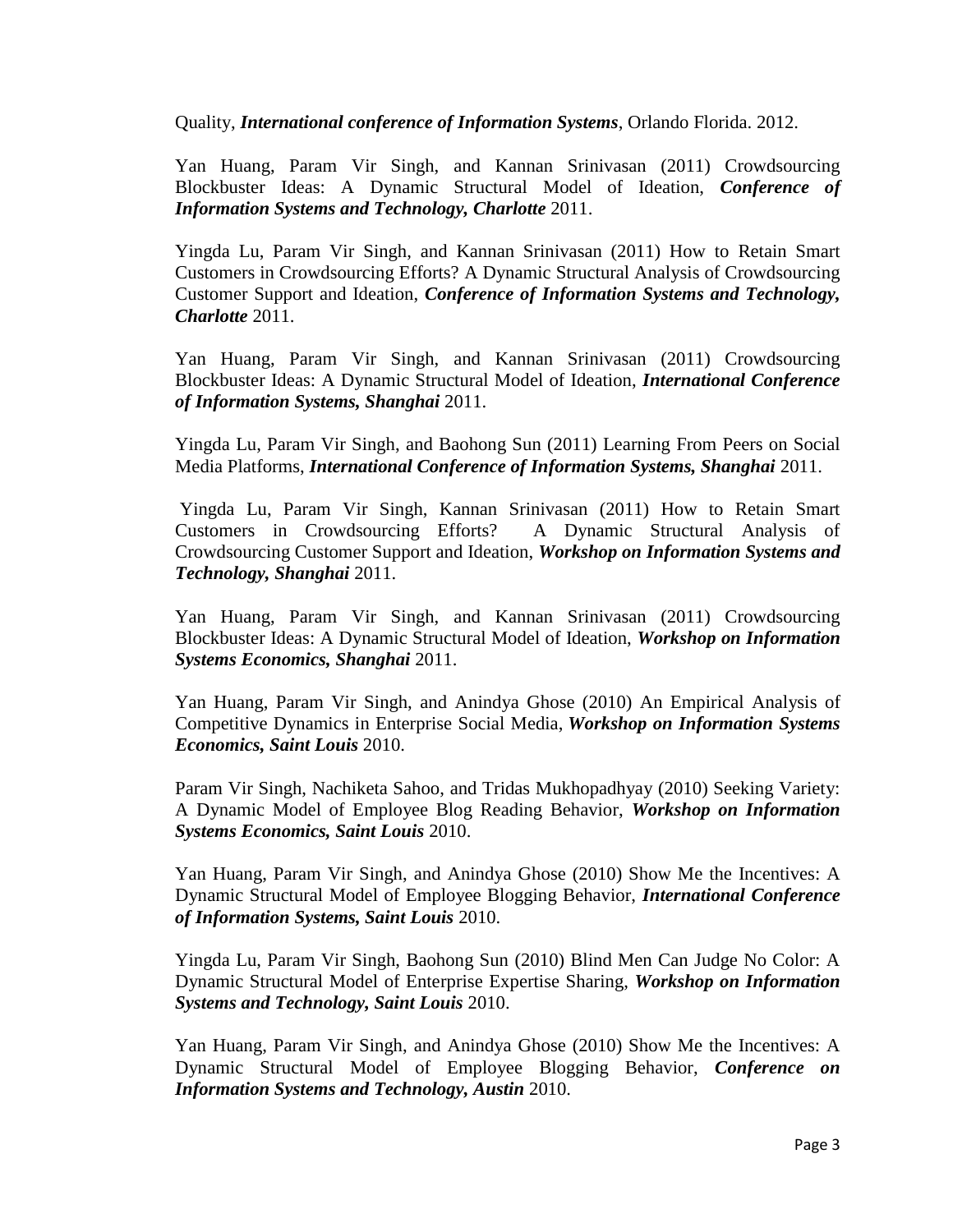Yingda Lu, Param Vir Singh, Baohong Sun (2010) Blind Men Can Judge No Color: A Dynamic Structural Model of Enterprise Expertise Sharing, *Conference on Information Systems and Technology, Austin* 2010.

Yingda Lu, Kinshuk Jerath, and Param Vir Singh. The Emergence of Opinion Leaders in Online Review Communities. *Statistical Challenges in Electronic Commerce Research*  (SCECR), 2010, *Austin*, Texas.

Param Vir Singh, Nachiketa Sahoo, and Tridas Mukhopadhyay. Modeling Blog Reading Dynamics. *Statistical Challenges in Electronic Commerce Research* (SCECR), 2010, *Austin*, Texas.

Param Vir Singh, Nachiketa Sahoo, and Tridas Mukhopadhyay. Modeling Blog Reading Dynamics. *Utah Information Systems Winter Conference*, 2010, *Salt Lake City*, Utah.

Liye Ma, Param Vir Singh, and Michael Smith. No Meaningful Impact: The Effect of Pre-release Piracy on Movie Box Office Sales. Proceedings of *Workshop on Information Systems Economics* (WISE), 2009, *Phoenix*, Arizona.

Param Vir Singh, Ray Reagans, and Ramayya Krishnan. Forbidden to Simmelian Ties: Dynamics of Expertise Sharing Communities. Proceedings of *Workshop on Information in Networks* (WIN), 2009, *New York City*, New York.

Rob Schonlau and Param Vir Singh. Board Networks and Merger Performance. *Financial Management Association's Annual Meeting*, 2009, *Reno*, Nevada.

Liye Ma, Param Vir Singh, and Michael Smith. No Meaningful Impact: The Effect of Pre-release Piracy on Movie Box Office Sales. *Statistical Challenges in Electronic Commerce Research* (SCECR), 2009, *Pittsburgh*, Pennsylvania.

Param Vir Singh. Open Source Software and the Small World Phenomenon: An empirical Investigation of Macro Level Network Properties on Project Success, Proceedings of *International Conference on Information Systems* (ICIS), 2007, *Montreal*, Canada.

Param Vir Singh, Yong Tan, and Vijay Mookerjee. Social Capital, Structural Holes and Team Composition: Collaborative Networks of the Open Source Software Community, Proceedings of *International Conference on Information Systems* (ICIS), 2007, *Montreal*, Canada.

Param Vir Singh, Corey Phelps, Ming Fan, and Yong Tan. Determinants of Open Source Software Development License Choice: A Social Influence Perspective, Proceedings of *Workshop on Information Systems and Economics* (WISE), 2007, *Montreal*, Canada.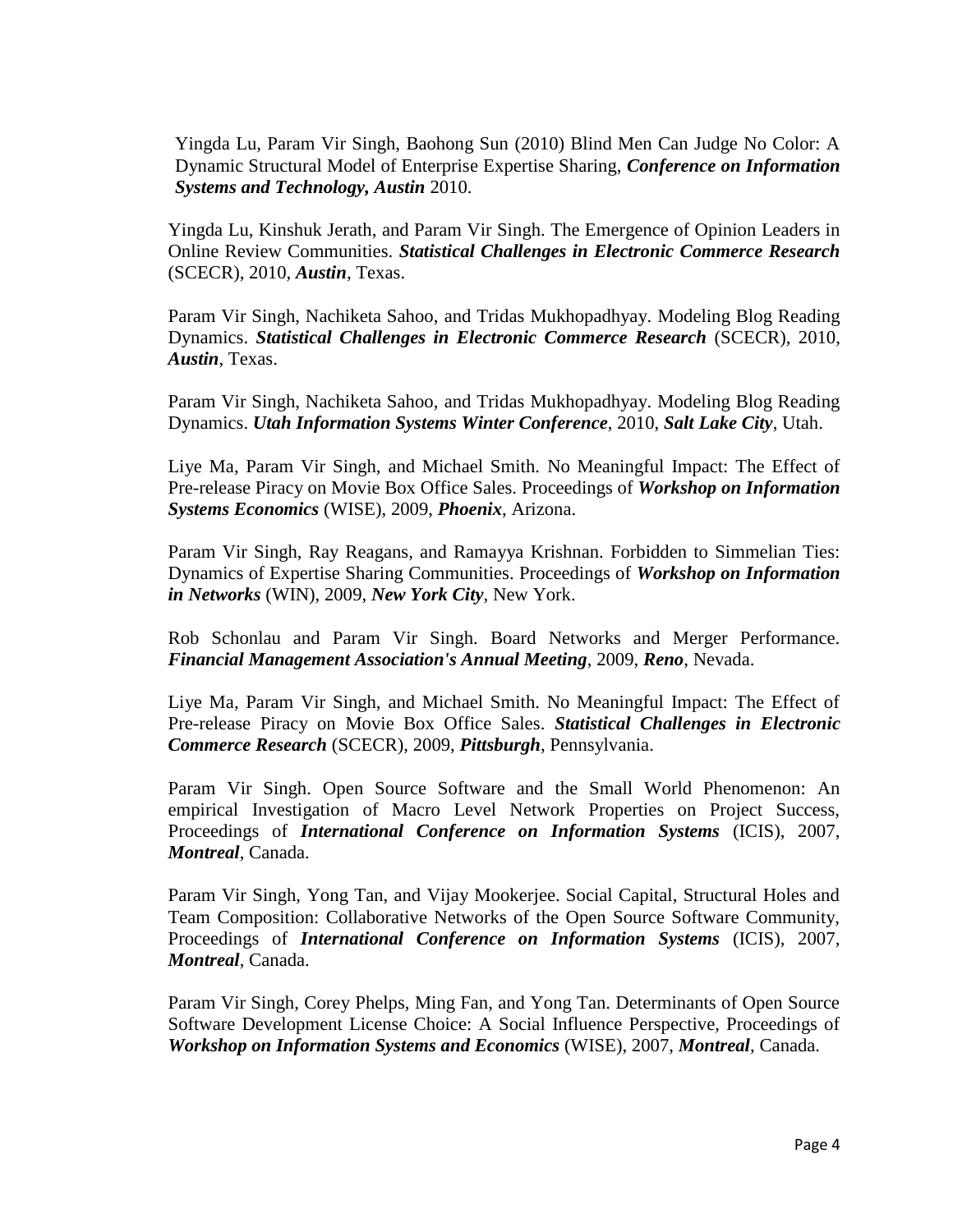Param Vir Singh and Yong Tan. Planning to First Release: A Conditional Hazard Function Approach for Investigating Open Source Software Development Time, Proceedings of *Workshop on Information Technology and Systems* (WITS), 2006, *Milwaukee*, Wisconsin, pp 127-133.

Param Vir Singh and Yong Tan. Stability and Efficiency of Communications Networks in Open Source Software Development, Proceedings of *Workshop on Information Technology and Systems* (WITS), 2005, *Las Vegas*, Nevada, pp 177-182.

Param Vir Singh and Eric Walden, Flexibility and Cost in IT Outsourcing: Balancing Opposing Goals, Proceedings of the *Americas Conference on Information Systems*, *Tampa*, Florida, August 4-6, 2003, pp. 1653-1663. **Nominated for Best Paper Award.**

## **Articles in non-refereed proceedings:**

Yan Huang, Param Vir Singh, and Kannan Srinivasan (2011) Crowdsourcing Blockbuster Ideas: A Dynamic Structural Model of Ideation, *Informs Marketing Science Conference, Boston* 2012.

Yan Huang, Param Vir Singh and Kannan Srinivasan, Crowdsourcing "Blockbuster" Ideas: A Dynamic Structural Model of Ideation, *INFORMS Annual Meeting* 2011, Charlotte, NC, November, 2011.

Yingda Lu, Param Vir Singh, and Baohong Sun. A Dynamic Structural Analysis of Enterprise Knowledge Sharing, *INFORMS Marketing Science Conference* 2011, Houston, Texas.

Yingda Lu, Kinshuk Jerath, and Param Vir Singh. Emergence of Opinion Leaders in Online Review Communities. *CORS Informs*, 2009, Toronto, Canada.

Yingda Lu, Kinshuk Jerath, and Param Vir Singh. Emergence of Opinion Leaders in Online Review Communities. *Informs Annual Meeting*, 2009, San Diego, California.

Param Vir Singh, Nara Youn, and Yong Tan. Developer Learning Dynamics in Open Source Software Projects: A Hidden Markov Modeling Approach. *Informs Marketing Science Conference*, Vancouver, British Columbia.

Param Vir Singh. Collaboration Software Development and the Small World Phenomenon, *Informs Annual Meeting*, 2007, Seattle, Washington.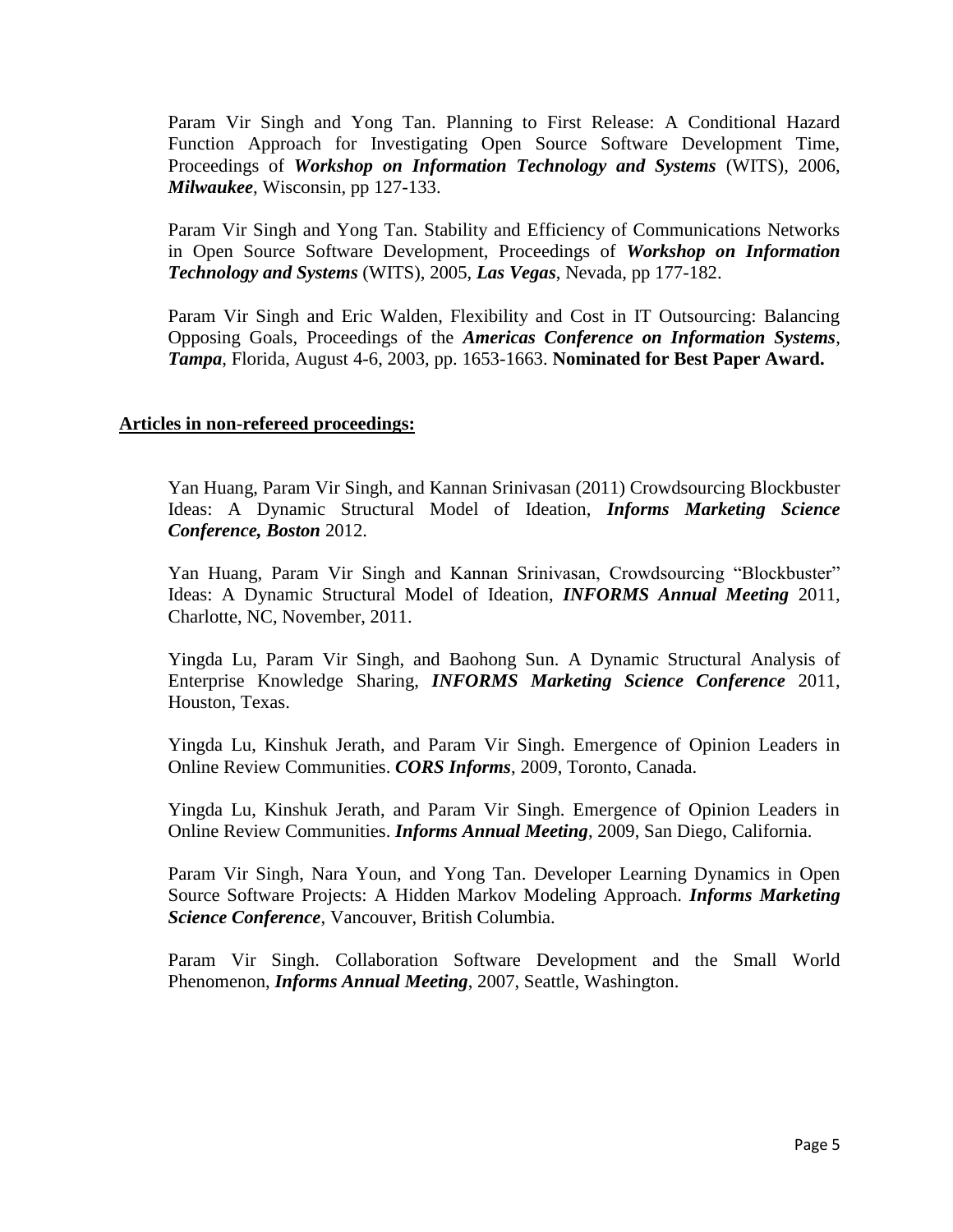# **NON-PUBLISHED PAPERS**

#### **Completed Working Papers:**

A Structural Model of Employee Behavioral Dynamics in Enterprise Social Media, with Yan Huang and Anindya Ghose, *Under 3 rd round of review at Management Science.*

Seeking Variety: A Dynamic Model of Employee Blog Reading Behavior, with Tridas Mukhopadhyay and Nachiketa Sahoo, *Under* 2<sup>nd</sup> round of review at Information Systems *Research.*

The Effect of Pre-release Movie Piracy on Box Office Revenue, with Liye Ma, Mike Smith, and Alan Montgomery, *Preparing for*  $2^{nd}$  *round of review at Information Systems Research.*

Learning from Peers on Social Media Platforms: A Dynamic Structural Model, with Yingda Lu and Baohong Sun. *Preparing for 2<sup>nd</sup> round of review at Journal of Marketing Research.*

Crowdsourcing New Product Ideas under Consumer Learning, with Yan Huang and Kannan Srinivasan. *Preparing for* 2<sup>nd</sup> round of review at Management Science.

Incentivizing Enterprise Social Media Participation under Employee Heterogeneity, with Nachiketa Sahoo and Tridas Mukhopadhyay. *Preparing for* 2<sup>nd</sup> round of review at *Information Systems Research.*

Learning to Cross Boundaries in Online Knowledge Communities: Fading of Surfacelevel and Rise of Deep-level Similarity with Experience, with Elina Hwang and Linda Argote. *Preparing for*  $2^{st}$  *round of review at Organization Science.* 

Community Costs? Analyzing the Contingent Association Between Internal Cohesion and Relationships with Outsiders, with Ray Reagans and Ramayya Krishnan . *Under 1st round of review at Management Science.*

#### **Media Mentions:**

Yan Huang, Param Vir Singh, and Anindya Ghose (2011) A Structural Model of Employee Behavioral Dynamics in Enterprise Social Media.

Mentioned by:

(a) Susan Adams, "Personal Blogging at Work increases Productivity" March 1, 2011, Forbes.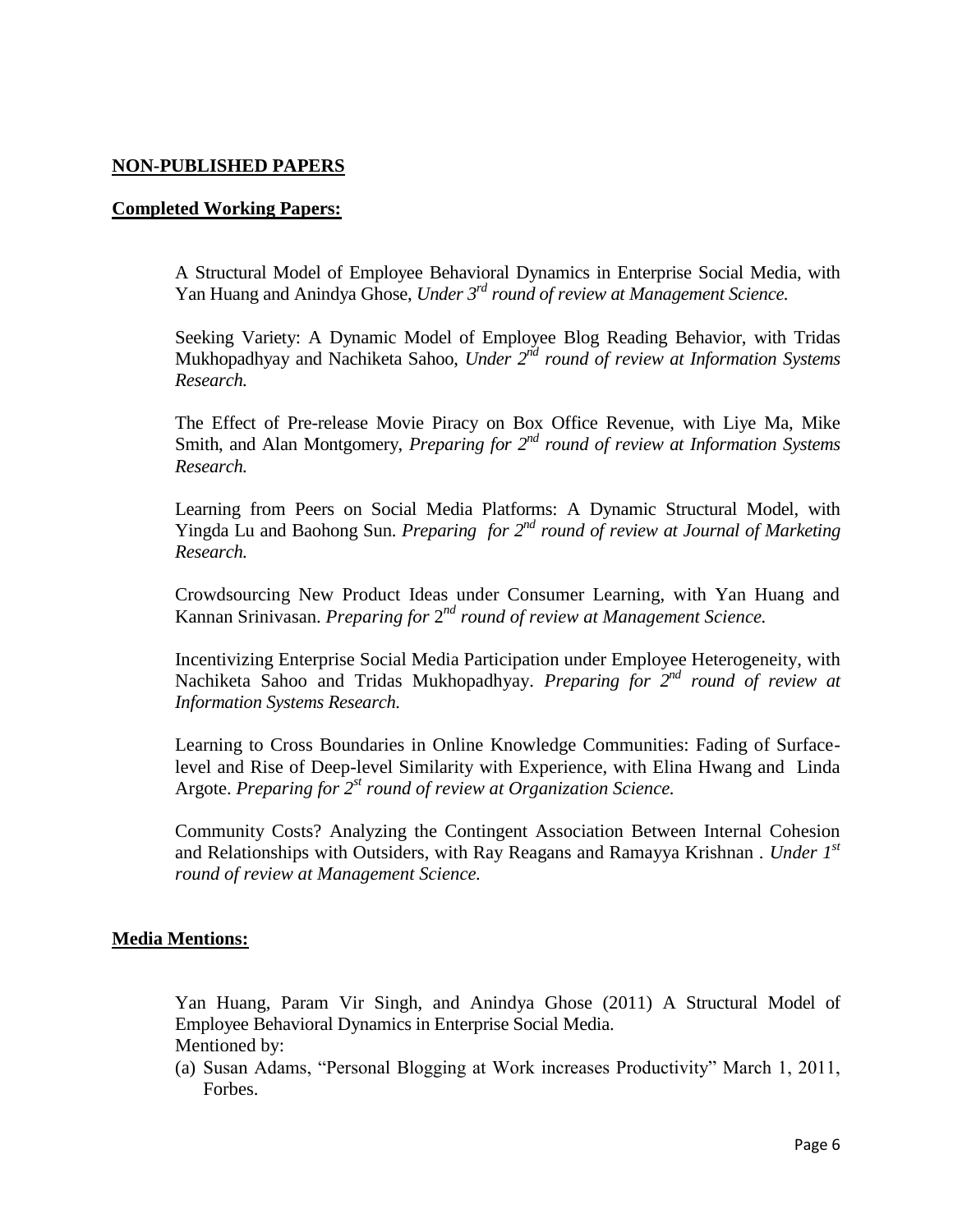- (b) John Egen, "Blogging for Fun, Blogging for Work Should Harmonize in Corporate World" March 12, 2011, Technorati.
- (c) David Spark, "Prohibiting leisure blogging of employees has a negative effect on productive blogging" Jan 20, 2011, Smart Blogs on Social Media.
- (d) AACSB, "The Benefits of Blogging" BizED Magazine, 2011.
- (e) Workplace HR and Safety HR, "Blogging and Employee Productivity" March 29, 2011, Open HR resources.
- (f) Jason Hensel, "Blogging Helps Worker Productivity" April 29, 2011, PlusPoint.
- (g) "Fun Blogging on Company Time" March 13, 2011, AU Social Media Class.
- (h) "NYU Stern Releases Findings Showing Benefits of Blogging in the Workplace" March 3, 2011, Internet Business News.
- (i) "Workplace Blogging" CMU Homepage Story on Global Society and Economy.
- (j) "Blogging on Company Time? CMU-Led Research Shows Long-Term Organizational Benefits when Employees Blog at Work" March 18, 2011, CMU Heinz College Story.

Rohit Aggarwal, Ram Gopal, Ramesh Sankaranarayanan, and Param Vir Singh. Blog, Blogger, and the Firm: Can Negative Posts by Employees Lead to Positive Outcomes.

- (a) Lynn Turner and Lewis Glass, "Blogging Employees Can Help Their Firms—By Dumping on Them" May, 2007, Ideablog.
- (b) "Moderate corporate self-criticism increase readership, reputation, study says" Published: Thursday, Nov. 17, 2011 3:51 p.m. MST, Desert News.
- (c) "Surprise! Going Negative Might Be Good for Business Blogging" by Steve Woods., November 16, 2011, Technoratti Media.
- (d) "Negative Blog Posts Can Have Positive Impact on Business" November 16, 2011 09:01 AM Eastern Time, Business Wire. Yahoo Finance, Reuters, finanznachrichten, streetinsider, Dailyfinance,Boston.com, Investorpoint.com,
- (e) "Even negative blogs have a positive impact" Nov 16, 2011, http://www.adigaskell.org.
- (f) "The Positive Side of Negative Employee Blogs" November 17, 2011 by Jeanette Mulvey, Business News Daily.
- (g) "Negative Employees can be good for business" November 17, 2011, Yahoo News.

Param Vir Singh, Yong Tan, and Vijay Mookerjee. Network Effects: The Influence of Structural Social Capital on Open Source Software Project Success.

(a) Allan Alter, "The Secret of Open source Project Success" April 9, 2008, CIO Insights.

Yan Huang, Param Vir Singh, and Kannan Srinivasan. (2011). Crowdsourcing New Product Ideas under Consumer Learning.

Mentioned by:

(a) "Reducing Crowdsourcing Clutter" February 29, 2012, Peter Llyod, Ideaconnection.com.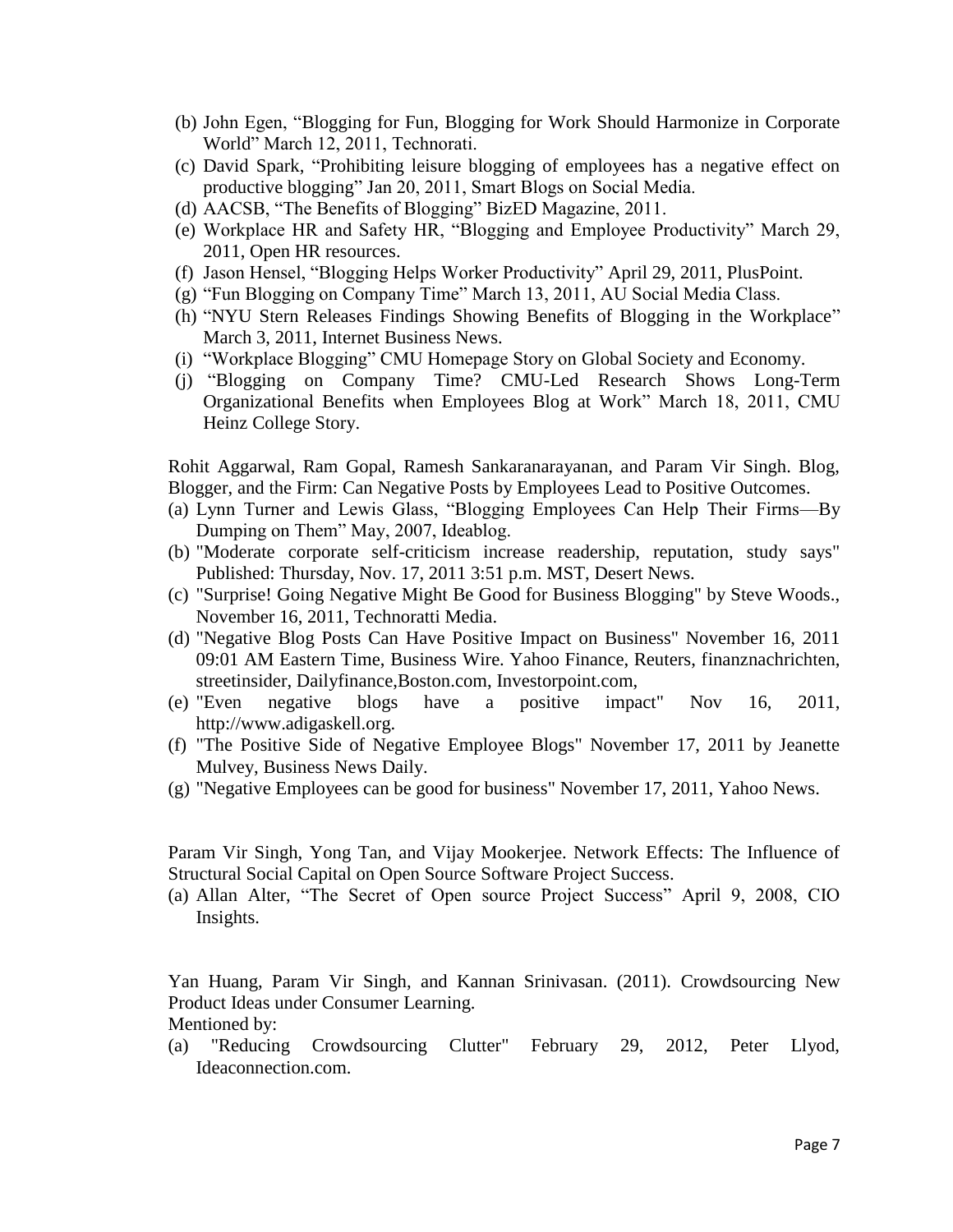- (b) "3 Ways to Improve the Ideas You Get from Crowdsourcing" February 13, 2012, Hazel McHugh, Getsponge.com.
- (c) "Carnegie Mellon Defends Crowdsourcing" February 2, 2012, Eric Mack, Crowdsourcing.org.
- (d) "Listen Up! Two Way Communication Key Lesson in Crowdsourcing" February 6, 2012 Kathy Gill, Wired Pen.
- (e) "Studies Refutes Three Major Criticisms of Crowdsourcing" February 3, 2012, Paul A. Ideaconnection.com.
- (f) "Crowdsourcing Can Generate Valuable Ideas for Firms" Crowdsourcing.org, Techjournalcouth.com, Niuzer.com, Silobreaker.com, Scoop.it, Congoo.com.
- (g) "New CMU Study Shows How Firms Can Successfully Crowdsource High Potential New Product Ideas From Consumers" February 2, 2012, Yahoo Finance, prnewswire, World News, Crowdsourcing.org,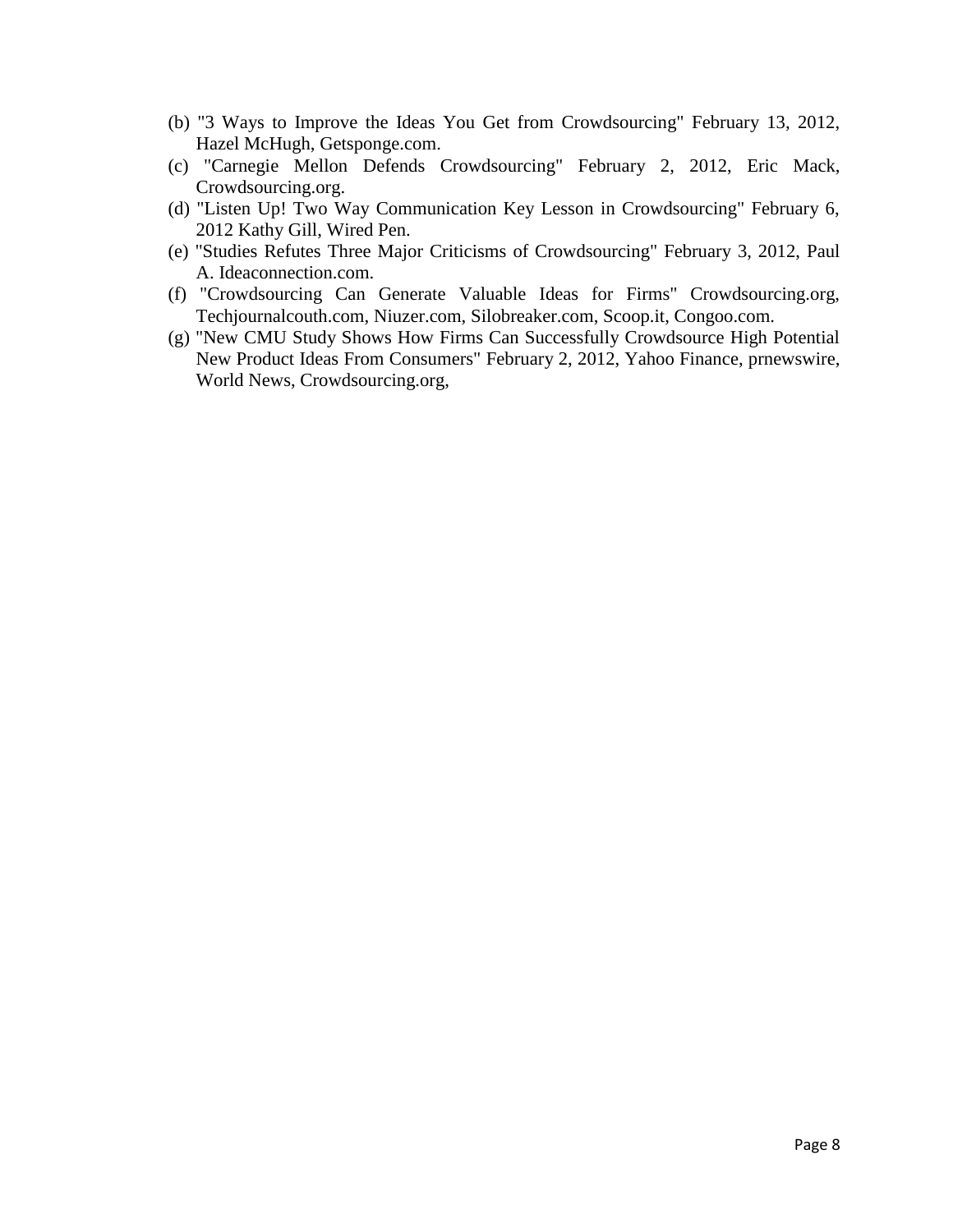# **RESEARCH GRANTS AND CONTRACTS**

## **Awarded to Date**

Crowdsourcing New Product Ideas **Center For Future of Work** 2011-2012 (\$25000) **Role:** Principal Co-Investigator

Social Networks and Knowledge Transfer **Center for Future of Work** 2010-2011 (\$10000) **Role:** Principal Investigator

Developer Learning Dynamics in Open Source Software Projects **Center for Organizational Learning, Innovation, and Performance, Carnegie Mellon University** 2008-09 (\$5000) **Role:** Principal Investigator (with Yong Tan, Foster School of Business, University of Washington, and Nara Youn, Tippie School of Business, University of Iowa)

Determinants of Open Source Software Licensing Choice: A Social Influence Perspective **Berkman Faculty Development**  2009-10 (\$4000) **Role:** Principal Investigator

# **PROFESSIONAL ACTIVITIES**

## **Invited talks at Conference/Symposium**

Collaboration Software Development and the Small World Phenomenon, *Informs Annual Meeting*, 2007, *Seattle*, Washington.

#### **Conference talks after critical review prior to presentation**

Modeling Blog Reading Dynamics. *Utah IS Winter Conference*, 2010, Salt Lake City, Utah.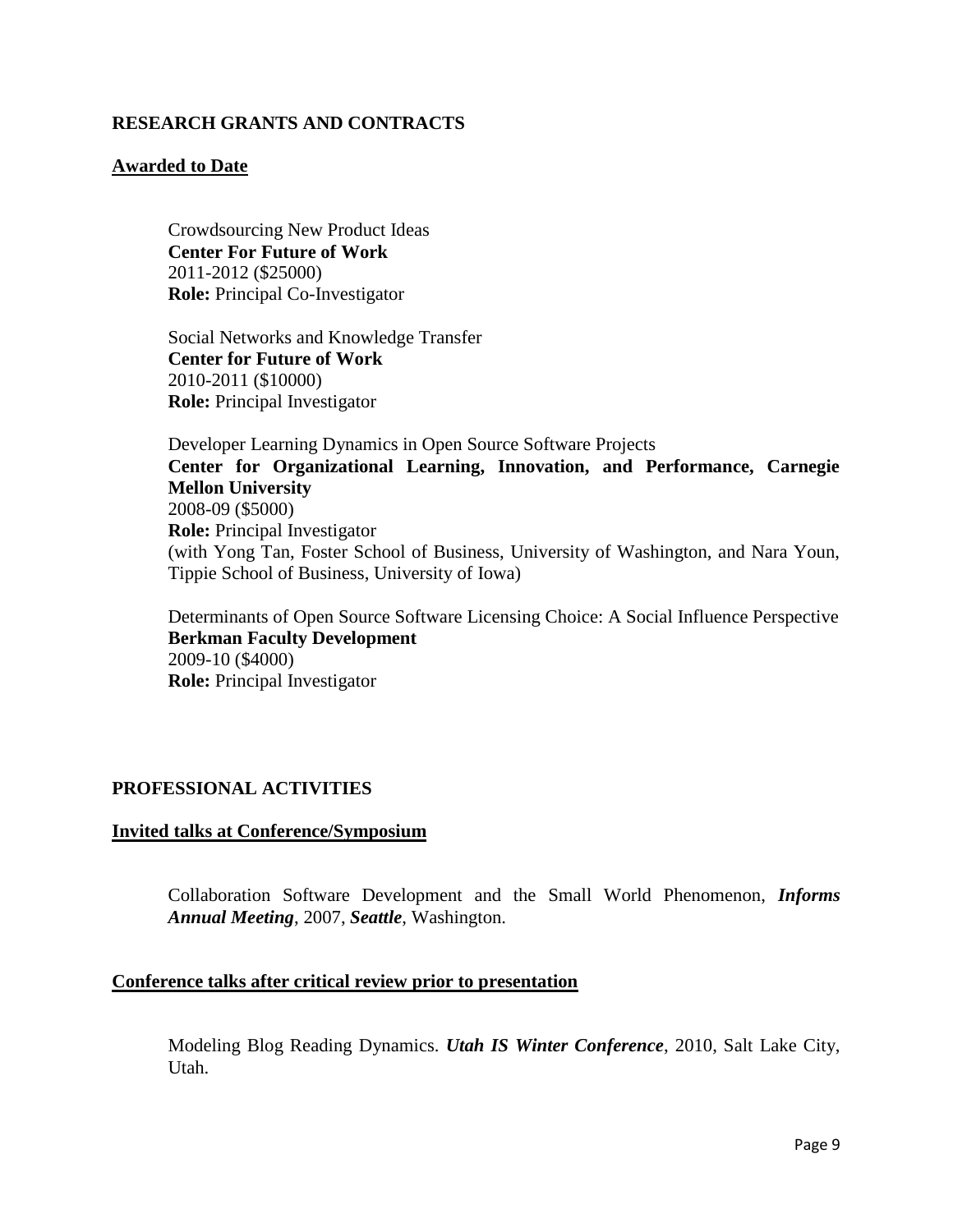Forbidden to Simmelian Ties: Dynamics of Expertise Sharing Communities. *Workshop on Information in Networks*, 2009, New York City, New York.

Open Source Software and the Small World Phenomenon: An Empirical Investigation of Macro Level Network Properties on Project Success, *International Conference on Information Systems* (ICIS), 2007, Montreal, Canada.

Social Capital, Structural Holes and Team Composition: Collaborative Networks of the Open Source Software Community, *International Conference on Information Systems*  (ICIS), 2007, Montreal, Canada.

Determinants of Open Source Software Development License Choice: A Social Influence Perspective, *Workshop on Information Systems and Economics* (WISE), 2007, Montreal, Canada.

Planning to First Release: A Conditional Hazard Function Approach for Investigating Open Source Software Development Time, *Workshop on Information Technology and Systems* (WITS), 2006, Milwaukee, Wisconsin, pp 127-133

Stability and Efficiency of Communications Networks in Open Source Software Development, *Workshop on Information Technology and Systems* (WITS), 2005, Las Vegas, Nevada, pp 177-182.

#### **Seminars at other academic institutions**

Research Seminar at Smith School of Business, University of Maryland, College Park, November 2011.

Research Seminar at Krannert School of Business, Purdue University, March 2011.

Research Seminar at Information and Decision Sciences Department, Carlson School of Management, University of Minnesota, Minneapolis, (October 24, 2008).

Research Seminar at Decisions, Operations, and Information Technology Department, Katz School of Business, University of Pittsburgh, Pittsburgh, Pennsylvania, (November 13, 2009).

#### **Awards, Prizes, Honors**

Runner up to *Best Published Paper* for 2011 for *Information Systems Research*

Carnegie Bosch Institute Junior Chair, AY 2012-15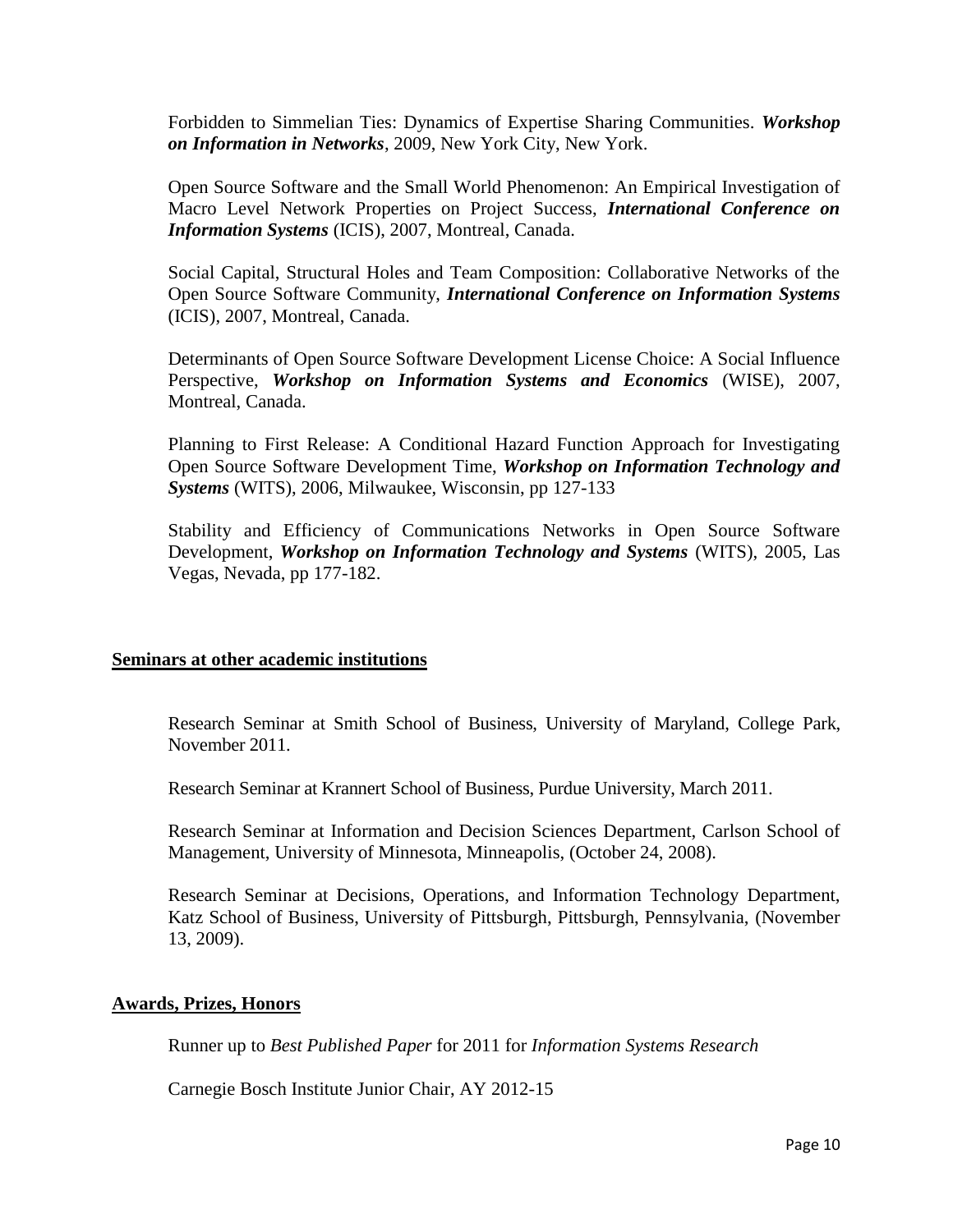Faculty Giving Chair, AY 2011-2012

America's Winner of Google Online Marketing Challenge, 2009-10.

Awarded \$5000 research grant by the Center for organizational learning, innovation and performance, Carnegie Mellon university, 2008.

Awarded Dean's Achievement Award 2005-2006.

Participant at Doctoral Consortium, Center for International Business Education and Research, Seattle, Washington, 2005.

Awarded University of Washington Graduate School Top Scholar Award (2004-2005)

Foster Endowed Fellowship dissertation funding, 2007 and 2008.

Nominated for University of Washington Business School Instructor of the Quarter award, Winter 2007.

Best Paper Nomination for AMCIS, Tampa, Florida, 2003.

## **EDITORIAL ROLES**

*Associate Editor:* International Conference on Information Systems, 2011, Shanghai, China. International Conference on Information Systems, 2012, Orlando, Florida.

*Ad Hoc Referee* for Management Science, Review of Economics and Statistics, Information Systems Research, Management Information Systems Quarterly, Journal of Management Information Systems, ACM Transactions on Software Engineering and Methodology, International Conference on Information Systems., Conference on Information Systems and Technology, Workshop on Information Systems and Technology.

#### **SERVICE**

#### **Tepper School of Business**

Coordinator, Information Systems Seminar Series (2008-09)

Coordinator, Information Systems Seminar Series (2009-10)

Coordinator, Information Systems Seminar Series (2010-11)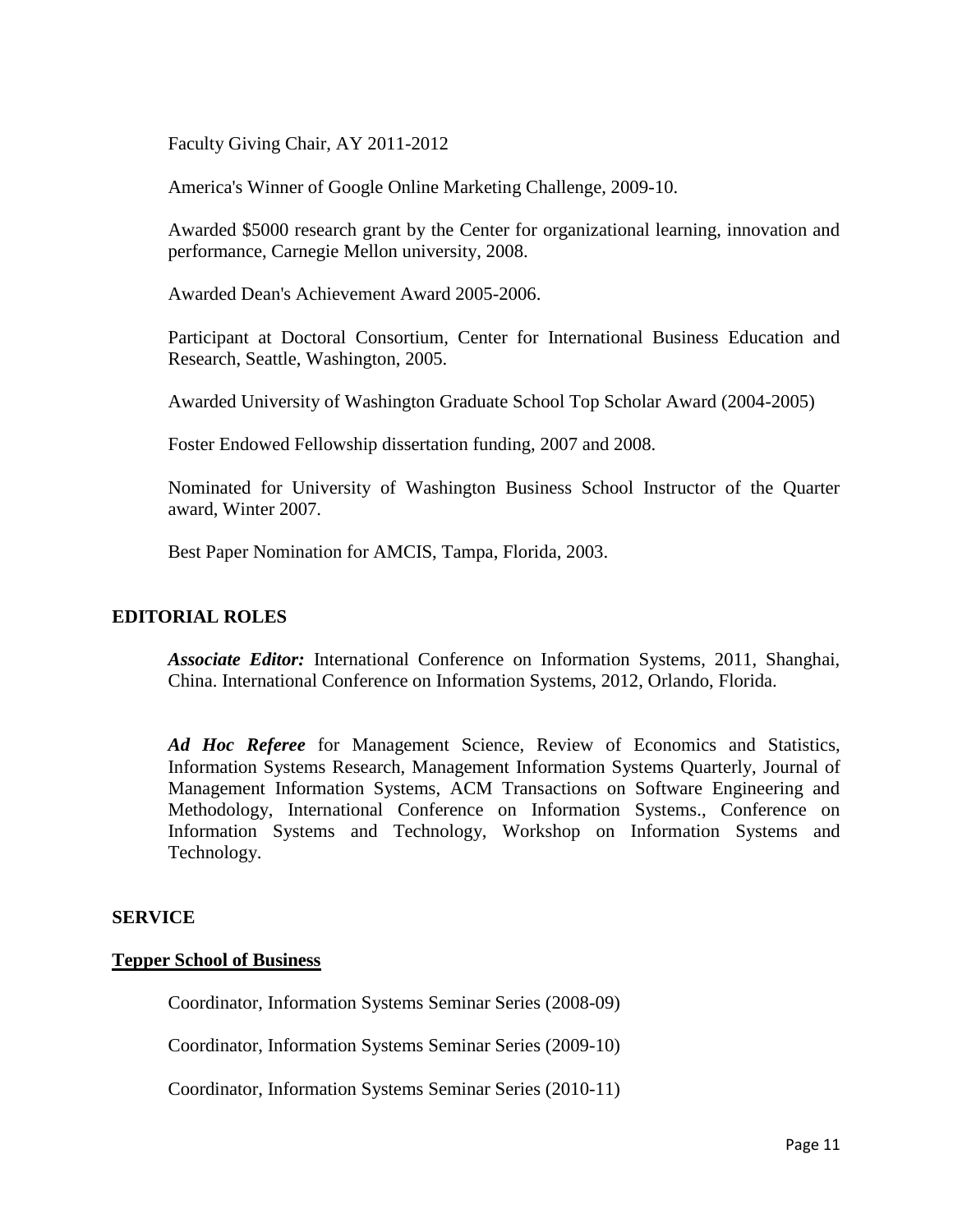Member, Information Systems Faculty Search Committee (2008-09) Member, Information Systems Faculty Search Committee (2010-11) Undergraduate Coordinator for Information Systems (2010-12) Member, Information Systems Faculty Search Committee (2011-12)

#### **Conference Chair**

Informs Annual Meeting, Information Systems Cluster Chair, 2011, Charlotte, NC. Conference on Information Systems and Technology, 2012, Phoenix, Arizona. Workshop on Information Systems and Economics, 2012, Orlando, Florida.

#### **Conference Program Committee Member**

Conference on Information Systems and Technology, 2009, San Diego, California. Conference on Information Systems and Technology, 2010, Austin, Texas. Conference on Information Systems and Technology, 2011, Charlotte, NC. ACM Conference on Electronic Commerce, 2009, Stanford, California. ACM Conference on Electronic Commerce, 2011, San Jose, California. ACM Conference on Electronic Commerce, 2012, Valencia, Spain.

#### **Conference Session Chair**

CORS-INFORMS, 2009, Toronto, Canada. Informs Annual Meeting, 2009, San Diego, CA. Informs Annual Meeting, 2010, Austin, TX. Conference on Information Systems and Technology, 2010, Austin, TX. Conference on Information Systems and Technology, 2011, Charlotte, NC.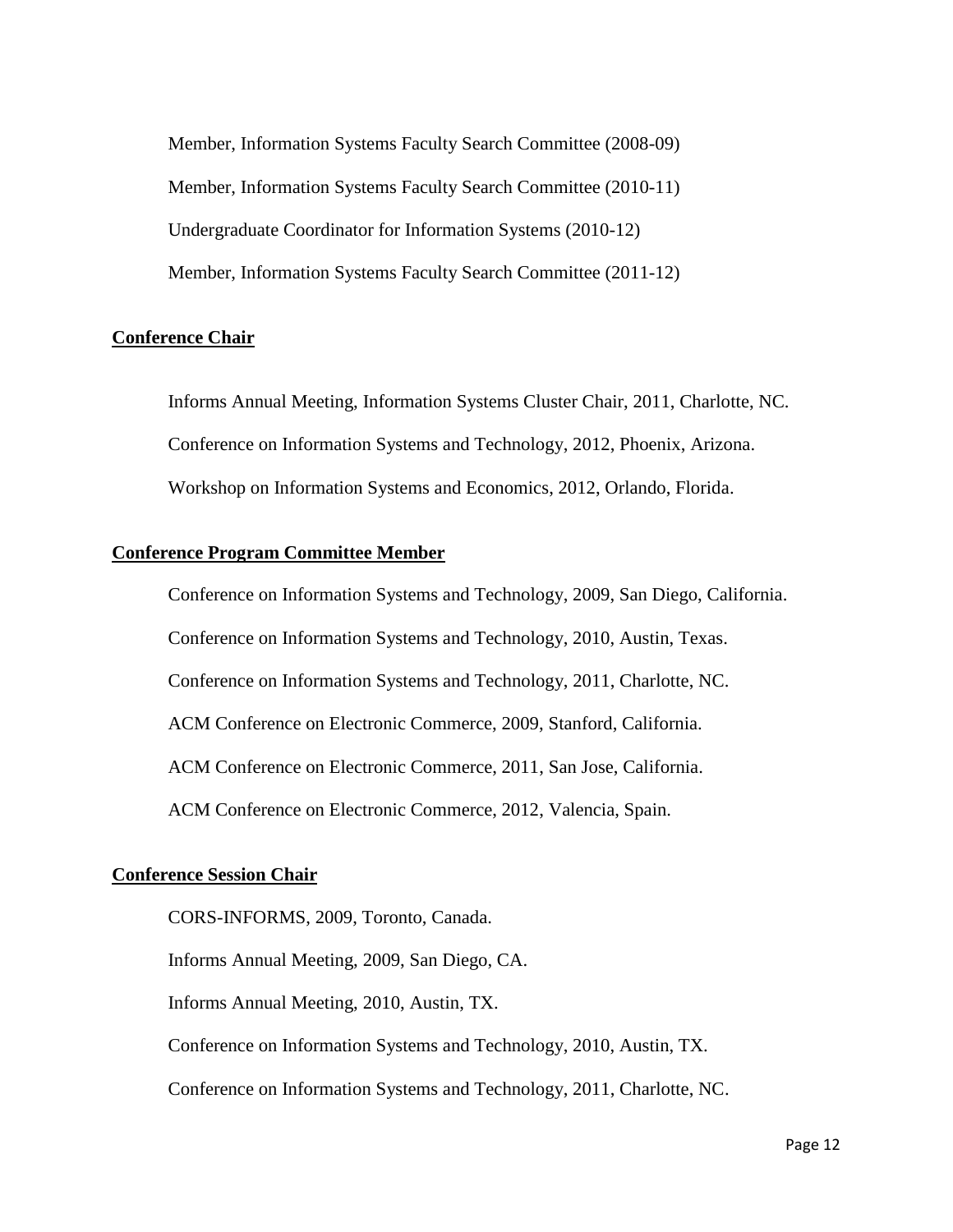## **Conference Discussant**

International Conference on Information Systems, 2008, Paris, France.

International Conference on Information Systems, 2010, Saint Louis, Missouri.

Conference on Information Systems and Technology, 2009, San Diego, California.

Conference on Information Systems and Technology, 2010, Austin, TX.

## **STUDENT SUPERVISION**

## **Doctoral Student Supervision (at Carnegie Mellon)**

Yingda Lu, advising jointly with Kinshuk Jerath for a research paper, "The Emergence of Opinion Leaders in Online Review Communities."

Yingda Lu, advising jointly with Baohong Sun for a research paper, "Learning from Peers on Social Media Platforms: A Dynamic Structural Model."

Yan Huang, advising jointly with Anindya Ghose for a research paper, "Show Me the Incentives: A Dynamic Structural Model of Enterprise Blogging."

Yan Huang, advising jointly with Kannan Srinivasan for a research paper, "Crowdsourcing New Product Ideas under Consumer Learning"

Liye Ma, advising jointly with Michael Smith and Alan Montgomery for a research paper, "No Meaningful Impact: The Impact of Pre-release Piracy on Box Office Sales."

Elina Hwang, advising jointly with Linda Argote for a research paper," Learning to Cross Boundaries in Online Knowledge Communities: Fading of Surface-level and Rise of Deep-level Similarity with Experience."

Quan Wang, advising jointly with Anindya Ghose for a research paper, " Modeling Attribution, Interdependencies, and Optimal Marketing-Mix in Multichannel Environments."

# **OTHER EDUCATIONAL CONTRIBUTIONS (at CARNEGIE MELLON)**

# **Courses Taught**